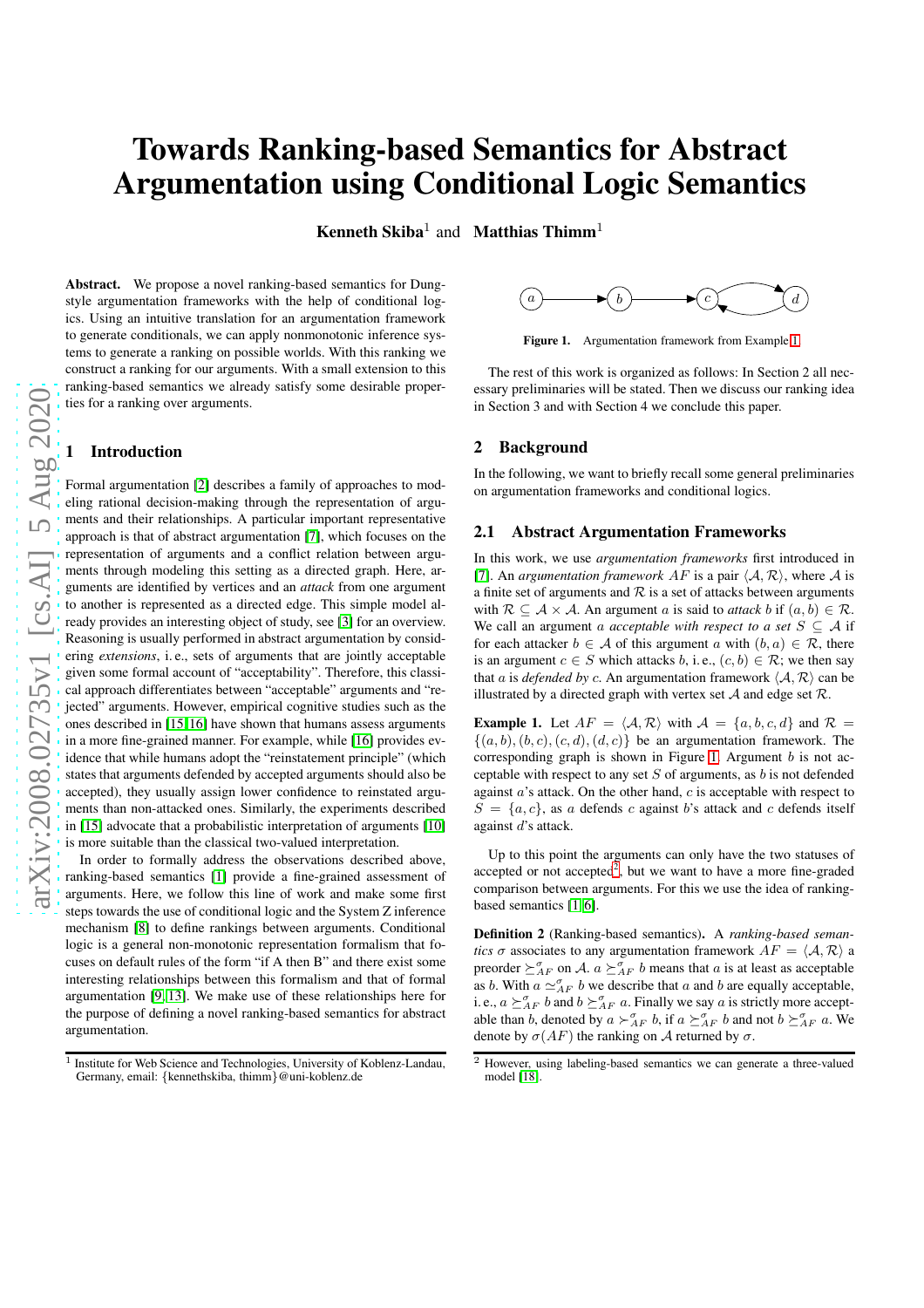# 2.2 Conditional Logics

We use a set of atoms A and connectives  $\wedge$  (and),  $\vee$  (or), and  $\neg$  (negation) to generate the *propositional language*  $\mathcal{L}(A)$ . w is an *interpretation* (or *possible world*) for  $\mathcal{L}(A)$  when  $w : A \rightarrow \{TRUE, FALSE\}.$ We denote the set of all interpretations as  $\Omega(A)$ . An interpretation w *satisfies* an atom  $a \in A$  (w  $\vdash a$ ), if and only if  $w(a) = \text{TRUE}$ . The relation  $\vdash$  is extended to arbitrary formulas in the usual way. We will abbreviate an interpretation w with its *complete conjunction*, i.e., if  $a_1, \ldots, a_n \in A$  are the atoms that are assigned TRUE by w and  $a_{n+1}, \ldots, a_m \in A$  are the ones assigned with FALSE, w will be identified with  $a_1 \ldots a_n \overline{a_{n+1}} \ldots \overline{a_m}$ . For  $\Phi \subseteq \mathcal{L}{A}$ we define  $w \vdash \Phi$  if and only if  $w \vdash \phi$  for every  $\phi \in \Phi$ . With  $Mod(X) = \{w \in \Omega(A)|w \in X\}$  we define the set of models for a set of formulas X. A *conditional* is a structure of the form  $(\varphi | \phi)$  and represents a rule "If  $\phi$  than (usually)  $\phi$ ".

We can consider conditionals as *generalized indicator functions* [\[5\]](#page-3-12) for possible worlds  $w$  as follows:

$$
((\varphi|\phi))(w) = \begin{cases} 1: w \vdash \phi \land \varphi \\ 0: w \vdash \phi \land \neg \varphi \\ u: w \vdash \neg \phi \end{cases}
$$
 (1)

where u stands for *unknown*. Informally speaking, a world w *verifies* a conditional  $(\varphi|\phi)$  iff it satisfies both antecedent and conclusion  $((\varphi|\phi)(w) = 1)$ ; it *falsifies* iff is satisfies the antecedence but not the conclusion  $((\varphi | \phi)(w) = 0)$ ; otherwise the conditional is *not applicable*  $((\varphi | \phi)(w) = u)$ . A conditional  $(\varphi | \phi)$  is satisfied by w if it does not falsify it.

Semantics are given to sets of conditionals via ranking functions [\[8,](#page-3-7)[17\]](#page-3-13). With a ranking function, also called *ordinal conditional function (OCF)*,  $\kappa$  :  $\Omega(A) \to \mathbb{N} \cup {\infty}$  we can express the degree of plausibility of possible worlds  $\kappa(\phi) := min{\kappa(w)|w \vdash \phi}$ . With the help of OCFs  $\kappa$  we can express the acceptance of conditionals and nonmonotonic inferences, so  $(\varphi | \phi)$  is accepted by  $\kappa$  iff  $\kappa(\phi \wedge \varphi) < \kappa(\phi \wedge \neg \varphi)$ . With  $Bel(\kappa) = {\phi | \forall w \in \kappa^{-1}(0) : w \vdash \phi}$ we denote the most plausible worlds.

As there are an infinite number of ranking functions that accept a given set of conditionals, we consider System Z [\[8\]](#page-3-7) as an inference relation, which yields us a uniquely defined ranking function for reasoning.

**Definition 3** (System Z). ( $\varphi | \phi$ ) is tolerated by a finite set of conditionals  $\Delta$  if there is a possible world w with  $(\phi|\varphi)(w) = 1$  and  $(\phi'|\varphi')(w) \neq 0$  for all  $(\phi'|\varphi') \in \Delta$ . The *Z-partition*  $(\Delta_0, \ldots, \Delta_n)$ of  $\Delta$  is defined as:

- $\Delta_0 = \{\delta \in \Delta | \Delta \text{ tolerates } \delta\}$
- $\Delta_1, \ldots, \Delta_n$  is the Z-partition of  $\Delta \setminus \Delta_0$

For  $\delta \in \Delta$ :  $Z_{\Delta}(\delta) = i$  iff  $\delta \in \Delta_i$  and  $\Delta_1, \ldots, \Delta_n$  is the Zpartitioning of  $\Delta$ .

We define a ranking function  $\kappa_{\Delta}^{Z} : \Omega \to \mathbb{N} \cup \{ \infty \}$  as  $\kappa_{\Delta}^{Z}(w) =$  $max{Z(\delta)|\delta(w) = 0, \delta \in \Delta} + 1$ , with  $max \emptyset = -1$ . Finally  $\Delta \big| \sim_{\mathbb{Z}} \phi$  if and only if  $\phi \in Bel(\kappa_{\Delta}^Z)$ .

<span id="page-1-1"></span>Example 4. Let  $\Delta = \{(a|\neg b), (b|\neg a), (c|\neg b \land \neg a \land b)\}$  $\neg d$ ,  $(d|\top)$ ,  $(c|\neg d)$ . For this set of conditionals,  $\Delta = \Delta_0 \cup \Delta_1$ with  $\Delta_0 = \{(a|\neg b), (b|\neg a), (c|\neg b \land \neg a \land \neg d)\}\$ and  $\Delta_1$  ${(\neg a \land \neg b \mid d)}$  therefore we have the values from Table [1.](#page-2-0) So we can derive  $(\kappa_{\Delta_0}^Z)^{-1}(0) = \{abcd, ab\bar{c}d, a\bar{b}cd, a\bar{b}\bar{c}d, \bar{a}bcd, \bar{a}bcd, \bar{a}bcd\}$  and  $(\kappa_{\Delta_1}^Z)^{-1}(0) = \emptyset.$ 

# 3 Ranking-based Semantics with Conditional Logic Semantics

In this work we want to extend previous works [\[9,](#page-3-8) [13\]](#page-3-9) to not only combine abstract argumentation and conditional logics, but also present ideas to rank arguments using this combination.

The general idea is to represent an abstract argumentation framework as a set of conditionals, using System Z in order to determine a ranking function that accepts these conditionals, and then extract rankings on arguments from this ranking function. First, we need a translation from an argumentation framework to a set of conditionals. It is clear, that for an argument to be acceptable every attacker has to be not acceptable. With this idea we can construct the conditional logic knowledge base. Let AF be an argumentation framework and  $\theta : A \to C_A$ , where  $C_A$  is the set of conditional knowledge bases over the propositional language generated by A.

<span id="page-1-0"></span>
$$
\theta(AF) = \{(a|B) \mid a \in \mathcal{A}, B = \bigwedge_{(b,a) \in \mathcal{R}} \neg b\}
$$
 (2)

In other words,  $\theta$  models that an argument is accepted if all its attackers are not accepted.

We can use inference systems like System Z on these conditional knowledge bases to generate a ranking over the possible worlds. Based on this ranking we want to rank the arguments. Our first idea is to count the number of occurrences of a positive literal in the set of worlds  $(\kappa_{\Delta}^{Z})^{-1}(0)$  and then rank the corresponding arguments based on this number. So if an argument  $a$  has a higher count then an argument b, we say  $a \succeq b$ . This simple idea yields a clear and uniquely defined ranking, while not needing a complex algorithm to be computed.

**Definition 5.** Let  $AF = \langle A, R \rangle$  be an argumentation framework translated with help of  $\theta(AF)$  and an inference system to the set of worlds  $\kappa_{\Delta}^{Z}$ . Define

$$
Ccs_{AF}^{\theta}(a) = |\{w \in (\kappa_{\theta(AF)}^{Z})^{-1}(0)|w \vdash a\}| \tag{3}
$$

We can then use this counting function for our ranking-based semantics.

Definition 6 (Conditional-counting-based semantics). The *Conditional-counting-based semantics (Ccbs)* associates to any argumentation framework  $AF = \langle A, R \rangle$  a ranking  $\succeq_{AF}^{Cobs}$  on  $\mathcal{A}$ such that  $\forall a, b \in \mathcal{A}$  with respect to a translation  $\theta$  and a ranking function  $\kappa_{\Delta}^{Z}(\omega)$ .

$$
a \succeq_{AF}^{Cobs} b
$$
 if and only if  $Ccs_{AF}^{\theta}(a) \geq Ccs_{AF}^{\theta}(b)$ 

<span id="page-1-2"></span>**Example 7.** Let  $AF = \langle A, R \rangle$  with  $A = \{a, b, c, d\}$  and  $\mathcal{R} = \{(a, b), (b, a), (a, c), (b, c), (d, c)\}\$ be an argumentation framework. The corresponding graph can be found in Figure [2.](#page-2-1) Using Equation [2](#page-1-0) we obtain  $\Delta = \{(a|\neg b), (b|\neg a), (c|\neg b \land b)\}$  $\neg a \land \neg d$ , (d|⊤)}. With  $\Delta = \Delta_0$  we have  $(\kappa_\Delta^Z)^{-1}(0) =$  ${[abcd, ab\bar{c}d, a\bar{b}cd, a\bar{b}\bar{c}d, \bar{a}b\bar{c}d, \bar{a}b\bar{c}d]}$ . Now we can count the number of occurrences of each argument. So  $Ccs_{\kappa_{\Delta}^{g}(\omega)}^{0}(a) = 4$ ,  $Ccs_{\kappa_{\Delta}^Z(\omega)}^{\theta}(b) = 4, Ccs_{\kappa_{\Delta}^Z(\omega)}^{\theta}(c) = 3$  and  $Ccs_{\kappa_{\Delta}^Z(\omega)}^{\theta}(d) = 6$ . This results in  $d \succeq^{Ccbs} a \simeq^{Ccbs} b \succeq^{Ccbs} c$ .

Looking at the graph we see, that argument  $d$  is unattacked, so it is intuitive that this argument is ranked at the highest position. Also the arguments a and b are attacking each other and are not attacked by any other argument. These two arguments are there indistinguishable and should be ranked on the same level, but both arguments have at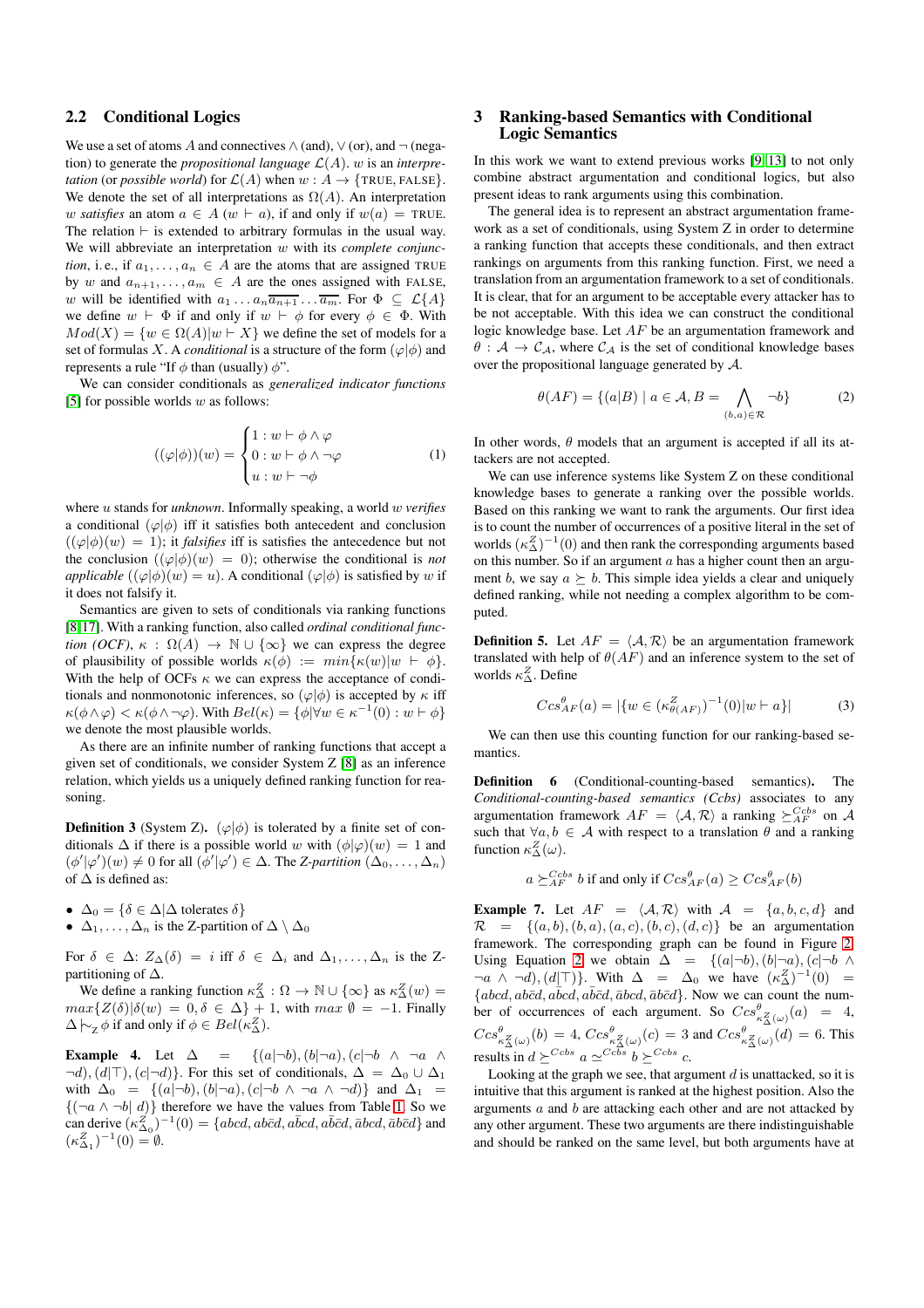| <b>Table 1.</b> Values for Example 4                                                                |                  |                 |                                             |                  |                               |
|-----------------------------------------------------------------------------------------------------|------------------|-----------------|---------------------------------------------|------------------|-------------------------------|
| $\omega$                                                                                            | $Z((a \neg b))$  | $Z((b \neg a))$ | $Z((c \neg b \wedge \neg a \wedge \neg d))$ | $Z((d \top))$    | $Z((\neg a \wedge \neg b d))$ |
| abcd                                                                                                | u                | u               | u                                           | ı                | 0                             |
| abcd                                                                                                | u                | u               | u                                           | 0                | u                             |
| $abcd$                                                                                              | u                | u               | u                                           | 1                | $\overline{0}$                |
| $abcd$                                                                                              | u                | u               | u                                           | $\overline{0}$   | u                             |
| $abcd$                                                                                              |                  | u               | u                                           | 1                | $\overline{0}$                |
| $a\overline{b}c\overline{d}$                                                                        |                  | u               | u                                           | $\boldsymbol{0}$ | u                             |
| $a\bar{b}\bar{c}\bar{d}$                                                                            |                  | u               | u                                           | 1                | $\overline{0}$                |
| $a\overline{b}\overline{c}\overline{d}$                                                             |                  | u               | u                                           | $\boldsymbol{0}$ | u                             |
| $\overline{a}bcd$                                                                                   | u                |                 | u                                           | 1                | 0                             |
| $\overline{abcd}$                                                                                   | u                |                 | u                                           | $\overline{0}$   | u                             |
| $\overline{a}b\overline{c}d$                                                                        | u                |                 | u                                           | 1                | 0                             |
| $\overline{abcd}$                                                                                   | u                |                 | u                                           | $\overline{0}$   | u                             |
| $\overline{a}bcd$                                                                                   | $\theta$         | 0               | u                                           | 1                | 1                             |
| $\overline{abcd}$                                                                                   | $\boldsymbol{0}$ | 0               | 1                                           | 0                | u                             |
| $\overline{abcd}$                                                                                   | $\theta$         | 0               | u                                           | 1                |                               |
| $\overline{abcd}$                                                                                   | $\theta$         | 0               | 0                                           | $\boldsymbol{0}$ | u                             |
| Definition 11 (Independence). A ranking-ba<br>fies <i>Independence</i> iff for any argumentation fr |                  |                 |                                             |                  |                               |

<span id="page-2-0"></span> $T<sub>1</sub>$   $T<sub>2</sub>$   $T<sub>3</sub>$ 

 $a \sum_{b}$  (b)  $\boldsymbol{d}$ 

<span id="page-2-1"></span>Figure 2. Argumentation framework from Example [7](#page-1-2)

least one attacker so it should be ranking lower then  $d$ . Argument  $c$  is attacked by three other arguments and defended by none, hence this argument should be ranked lower then its attackers.

For some further ideas of other translations we recommend [\[9\]](#page-3-8). Instead of System Z we could also use c-representations [\[11\]](#page-3-14).

Ranking-based semantics are usually evaluated wrt. a series of rationality postulates [\[1,](#page-3-6)[6\]](#page-3-10). In this work, we provide some first steps in this direction and look at four simple ones, namely *Abstraction* [\[1\]](#page-3-6), *Independence* [\[14\]](#page-3-15), *Void Precedence* [\[1,](#page-3-6) [14\]](#page-3-15) and *Self-Contradiction* [\[14\]](#page-3-15). With the property of *Abstraction* we can ensure, that a ranking over arguments only depends on the attacks between arguments and not on the identity of the arguments.

**Definition 8.** An isomorphism  $\gamma$  between two argumentation framework  $AF = \langle A, R \rangle$  and  $AF' = \langle A', R' \rangle$  is a bijective function  $\gamma$  :  $\mathcal{A} \to \mathcal{A}'$  such that  $\forall x, y \in \mathcal{A}, (x, y) \in \mathcal{R}$  if and only if  $(\gamma(x), \gamma(y)) \in \mathcal{R}'$ . With a slight abuse of notation, we will note  $AF' = \gamma (AF)$ .

**Definition 9** (Abstraction). A ranking-based semantics  $\omega$  satisfies *Abstraction* iff for any *AF, AF'*, for every isomorphism  $\gamma$  such that  $AF' = \gamma (AF)$ , we have  $x \succ_{AF}^{\sigma}$  iff  $\gamma(x) \succ_{AF}^{\sigma} \gamma(y)$ .

It is natural, that arguments from two different disconnected subgraphs should have no influence on each other for a ranking. A ranking, which satisfies *Independence*, ensures this idea.

Definition 10. The connected components of an argumentation framework  $AF$  are the set of largest subgraphs of  $AF$ , denoted by  $cc(AF)$ , where two arguments are in the same component of  $AF$  iff there exists some path between them.

ased semantics  $\omega$  satisframework *AF* such that  $\forall AF' \in cc(AF), \forall x, y \in Arg(AF'), x \succ^{\sigma}_{AF'} y$  iff  $x \succ^{\sigma}_{AF} y$ .

Proposition 12. Ccbs *satisfies* Abstraction *and* Independence*.*

*Proof.* For *Abstraction* we can see, that using an isomorphism does not change the structure of an argumentation framework nor does it change relationships between arguments. *Ccbs* does not change if an argument  $a$  is renamed to  $c$  as long as incoming and outgoing attacks are still the same.

Adding independent arguments to an argumentation framework does not change the ranking between two arguments. Given an argumentation framework AF with two arguments  $a, b$  and  $a \succ_{AF}^{cobs} b$ . If we add an argument c to this  $AF$  to create  $AF'$ , at most we would change the  $Ccs$ -score of  $a$  and  $b$  by two, but this change takes place for both. So if  $Ccs_{AF}^{\theta}(a) \geq Ccs_{AF}^{\theta}(b)$ , then it holds that  $Ccs_{AF'}^{\theta}(a) \geq Ccs_{AF'}^{\theta}(b).$ 

The idea of *Void Precedence* states that a non-attacked argument should be strictly more acceptable than an attacked argument.

**Definition 13** (Void Precedence). A ranking-based semantics  $\sigma$  satisfies *Void Precedence* if and only if for any  $AF = \langle A, \mathcal{R} \rangle$  and  $\forall a, b \in \mathcal{A}$ , if  $\forall c \in \mathcal{A}$   $(c, a) \notin \mathcal{R}$  and  $\exists d \in \mathcal{A}$  with  $(d, b) \in \mathcal{R}$ , then  $a \succ_{AF}^{\sigma} b$ .

On the contrary, a self-attacking argument should always be ranked worse than any other argument, because these arguments are contradicting themselves. This is handled with the property *Self-Contradiction*.

**Definition 14** (Self-Contradiction). A ranking-based semantics  $\sigma$ satisfies *Self-Contradiction* if and only if for any  $AF = \langle A, R \rangle$  and  $\forall a, b\mathcal{A}, \text{ if } (a, a) \notin \mathcal{R} \text{ and } (b, b) \in \mathcal{R} \text{ then } a \succ^{\sigma}_{AF} b.$ 

Proposition 15. Ccbs *does not satisfy* Void Precedence *nor* Self-Contradiction*.*

*Proof.* To prove this we look at the following example. Let  $AF =$  $\langle A, \mathcal{R} \rangle$  with  $\mathcal{A} = \{a, b\}$  and  $\mathcal{R} = \{(a, a)\}\$ be an argumentation framework. Using Equation [2](#page-1-0) we obtain  $\Delta = \{ (a | \neg a), (b | \top) \}$ . With  $\Delta = \Delta_0$  we have  $(\kappa_\Delta^Z)^{-1}(0) = \{ab\}$  and  $Ccs_{\kappa_\Delta^Z(\omega)}^{\theta}(a) = 1$ ,